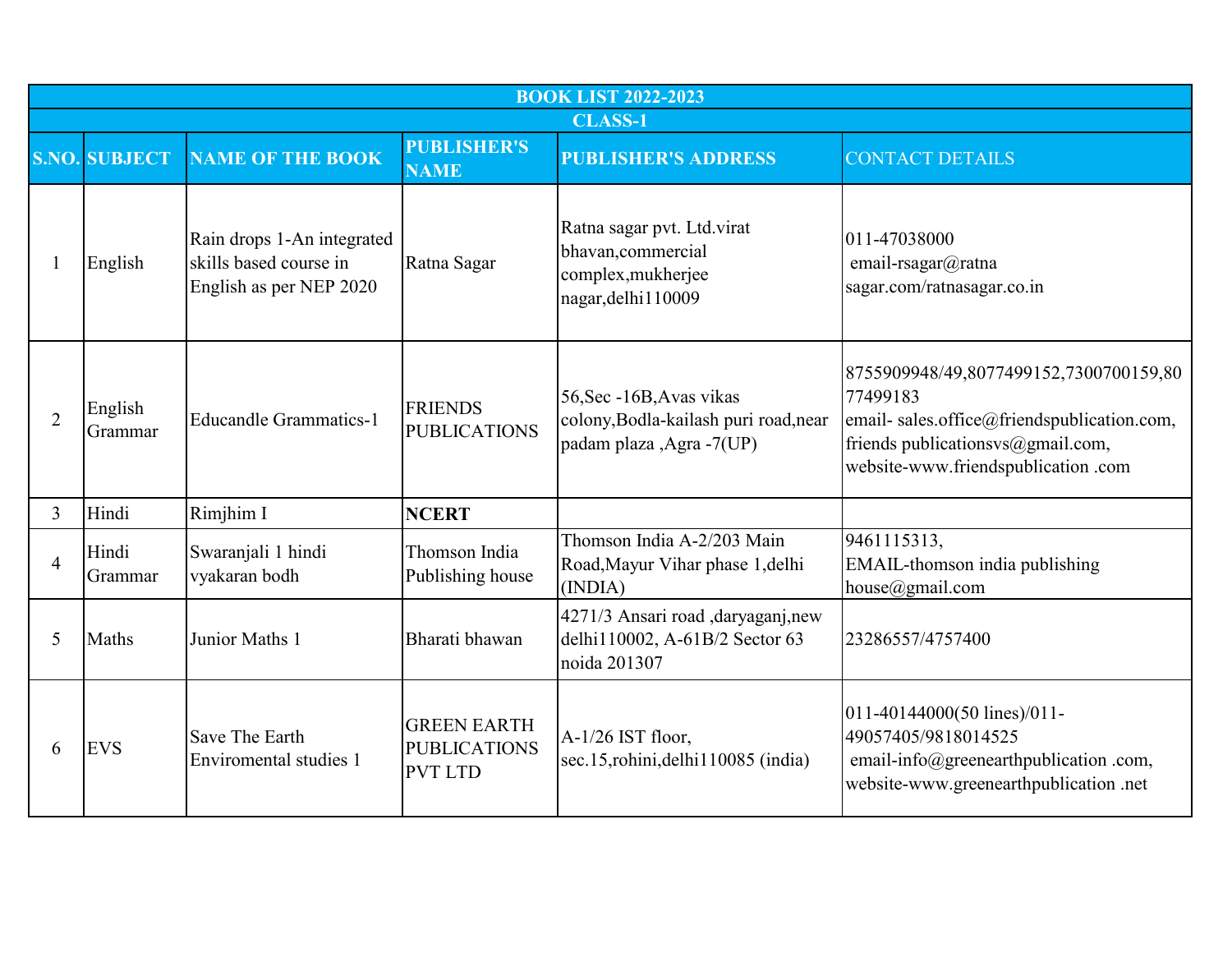|    | G K                | Know to Win general<br>knowledge 1                            | <b>DCL</b> Publications                                  | DCL deepika children's league regd<br>no. 119/iv/2013, office deepika<br>building, college road, kottayam<br>686001, kerala india | www.dclworld.com                                                                       |
|----|--------------------|---------------------------------------------------------------|----------------------------------------------------------|-----------------------------------------------------------------------------------------------------------------------------------|----------------------------------------------------------------------------------------|
|    | Value<br>Education | <b>LIFE</b><br>Values, life skills<br>personality development | Redeemer<br>Publications                                 | B-365, F/F, G.D Colony, Mayur<br>Vihar Phase-111 Shiv Mandir,<br>Delhi 110096                                                     | 9968435324/9893870806/9911918311<br>redeemerpublicationsdelhi@gmail.com                |
|    | Drawing            | Aesthetics Art and Activity   Kirti Publications              |                                                          | Plot No. 1364, Dhanwapur Road,<br>Near Sector-4,5 Chowk, Lxman<br>Vihar, Phase-I, Gurgaon                                         | 0124-4106890/9953941002,<br>order@kirtipublications.com/info@kirtipubli<br>cations.com |
| 10 | Computer           | Brainy cloud                                                  | <b>Brainwave</b><br>Informatics<br>Publishing<br>Company | TF-08,128/56, D R Chambers, D B<br>Gupta Road, New Delhi-110005                                                                   | 9212004408/9811062627<br>bwaveinfo@yahoo.com                                           |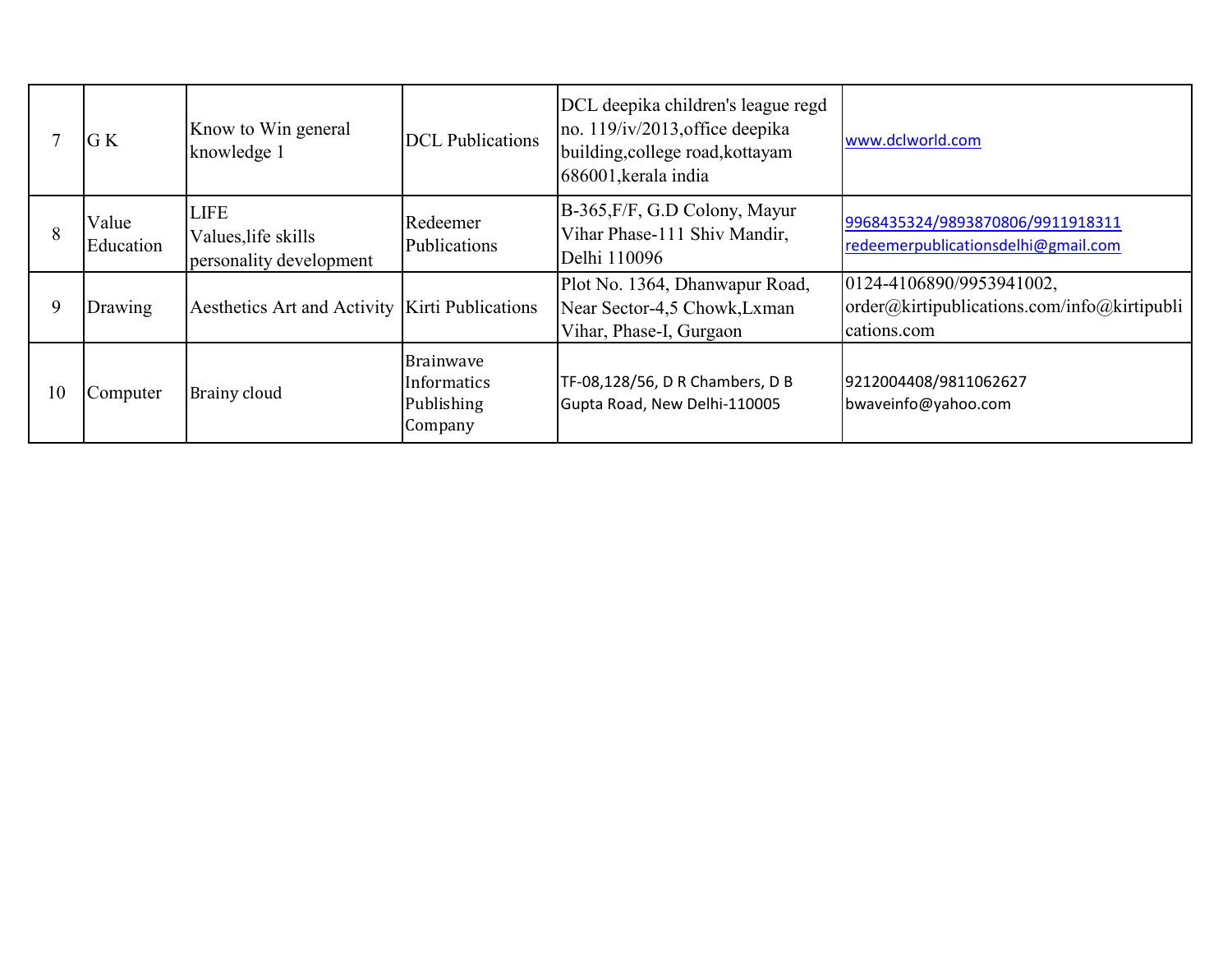|                | <b>BOOK LIST 2022-2023</b> |                                                                                 |                                                             |                                                                                                  |                                                                                                                                                                              |  |  |
|----------------|----------------------------|---------------------------------------------------------------------------------|-------------------------------------------------------------|--------------------------------------------------------------------------------------------------|------------------------------------------------------------------------------------------------------------------------------------------------------------------------------|--|--|
|                |                            |                                                                                 | <b>CLASS-II</b>                                             |                                                                                                  |                                                                                                                                                                              |  |  |
| S.NO           | <b>SUBJECT</b>             | <b>NAME OF THE BOOK</b>                                                         | <b>PUBLISHER'S NAME</b>                                     | <b>PUBLISHER'S</b><br><b>ADDRESS</b>                                                             | <b>CONTACT DETAILS</b>                                                                                                                                                       |  |  |
| 1              | English                    | Rain drops 2-An integrated<br>skills based course in<br>English as per NEP 2020 | Ratna Sagar                                                 | Ratna sagar pvt. Ltd.virat<br>bhavan, commercial<br>complex, mukherjee<br>nagar, delhi 110009    | 011-47038000 email-rsagar@ratna<br>sagar.com/ratnasagar.co.in                                                                                                                |  |  |
| $\overline{2}$ | English<br>Grammar         | <b>Educandle Grammatics-2</b>                                                   | <b>FRIENDS</b><br><b>PUBLICATIONS</b>                       | 56, Sec -16B, Avas vikas<br>colony, Bodla-kailash<br>puri road, near padam<br>plaza ,Agra -7(UP) | 8755909948/49,8077499152,7300700159,80<br>77499183, email-<br>sales.office@friendspublication.com,friends<br>publicationsvs@gmail.com,website-<br>www.friendspublication.com |  |  |
| 3              | Hindi                      | Rimjhim II                                                                      | <b>NCERT</b>                                                |                                                                                                  |                                                                                                                                                                              |  |  |
| $\overline{4}$ | Hindi<br>Grammar           | Swaranjali 2 hindi vyakaran<br>bodh                                             | Thomson India Publishing<br>house                           | Thomson India A-2/203<br>Main Road, Mayur Vihar<br>phase 1, delhi (INDIA)                        | 9461115313, EMAIL-thomson india<br>publishing house@gmail.com                                                                                                                |  |  |
| 5              | Maths                      | Junior Maths 2                                                                  | Bharati bhawan                                              | 4271/3 Ansari road<br>,daryaganj,new<br>delhi110002, A-61B/2<br>Sector 63 noida 201307           | 23286557/4757400                                                                                                                                                             |  |  |
| 6              | <b>EVS</b>                 | Save The Earth<br>Enviromental studies 2                                        | <b>GREEN EARTH</b><br><b>PUBLICATIONS PVT</b><br><b>LTD</b> | A-1/26 IST floor,<br>sec.15,rohini,delhi110085<br>(india)                                        | 011-40144000(50 lines)/011-<br>49057405/9818014525<br>email-info@greenearthpublication .com,<br>website-www.greenearthpublication .net                                       |  |  |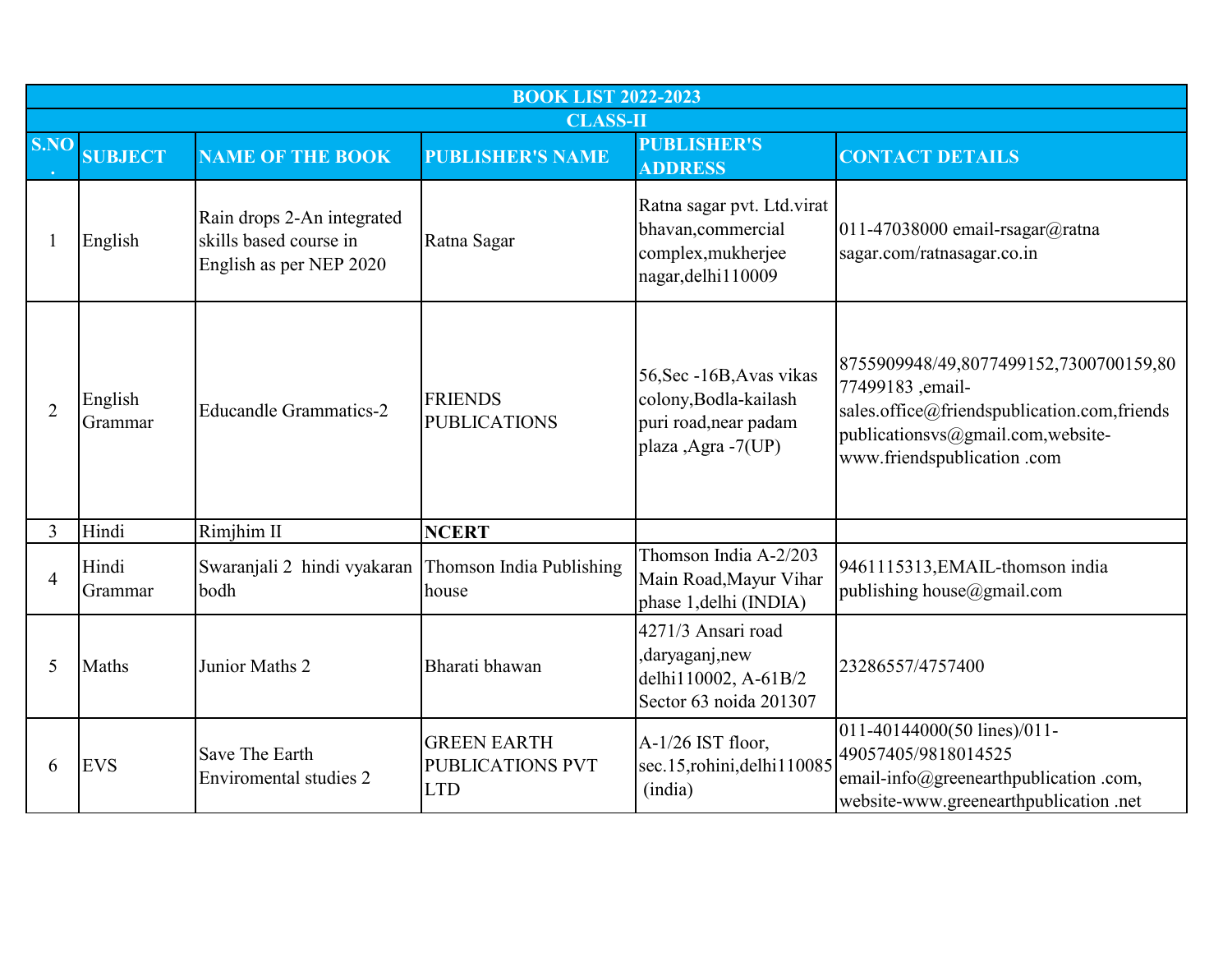|    | G K                | Know to Win general<br>knowledge 2                                               | <b>DCL</b> Publications                                   | DCL deepika children's<br>league regd no.<br>$119$ /iv/2013, office<br>deepika building, college<br>road, kottayam<br>686001, kerala india | www.dclworld.com                                                        |
|----|--------------------|----------------------------------------------------------------------------------|-----------------------------------------------------------|--------------------------------------------------------------------------------------------------------------------------------------------|-------------------------------------------------------------------------|
| 8  | Value<br>Education | Good LESSONS FOR LIFE<br>Values, life skills<br>personality development<br>,yoga | <b>Redeemer Publications</b>                              | B-365, F/F, G.D Colony,<br>Mayur Vihar Phase-111<br>Shiv Mandir, Delhi<br>110096                                                           | 9968435324/9893870806/9911918311<br>redeemerpublicationsdelhi@gmail.com |
| 9  | Drawing            | Aesthetics Art and Activity                                                      | Kirti Publications                                        | Plot No. 1364,<br>Dhanwanur Road Near                                                                                                      | $\vert$ order@kirtipublications.com/info@kirtipubli                     |
| 10 | Computer           | <b>Brainy cloud</b>                                                              | <b>Brainwave Informatics</b><br><b>Publishing Company</b> | TF-08,128/56, DR<br>Chambers, D B Gupta<br>Road, New Delhi-110005                                                                          | 9212004408/9811062627<br>bwaveinfo@yahoo.com                            |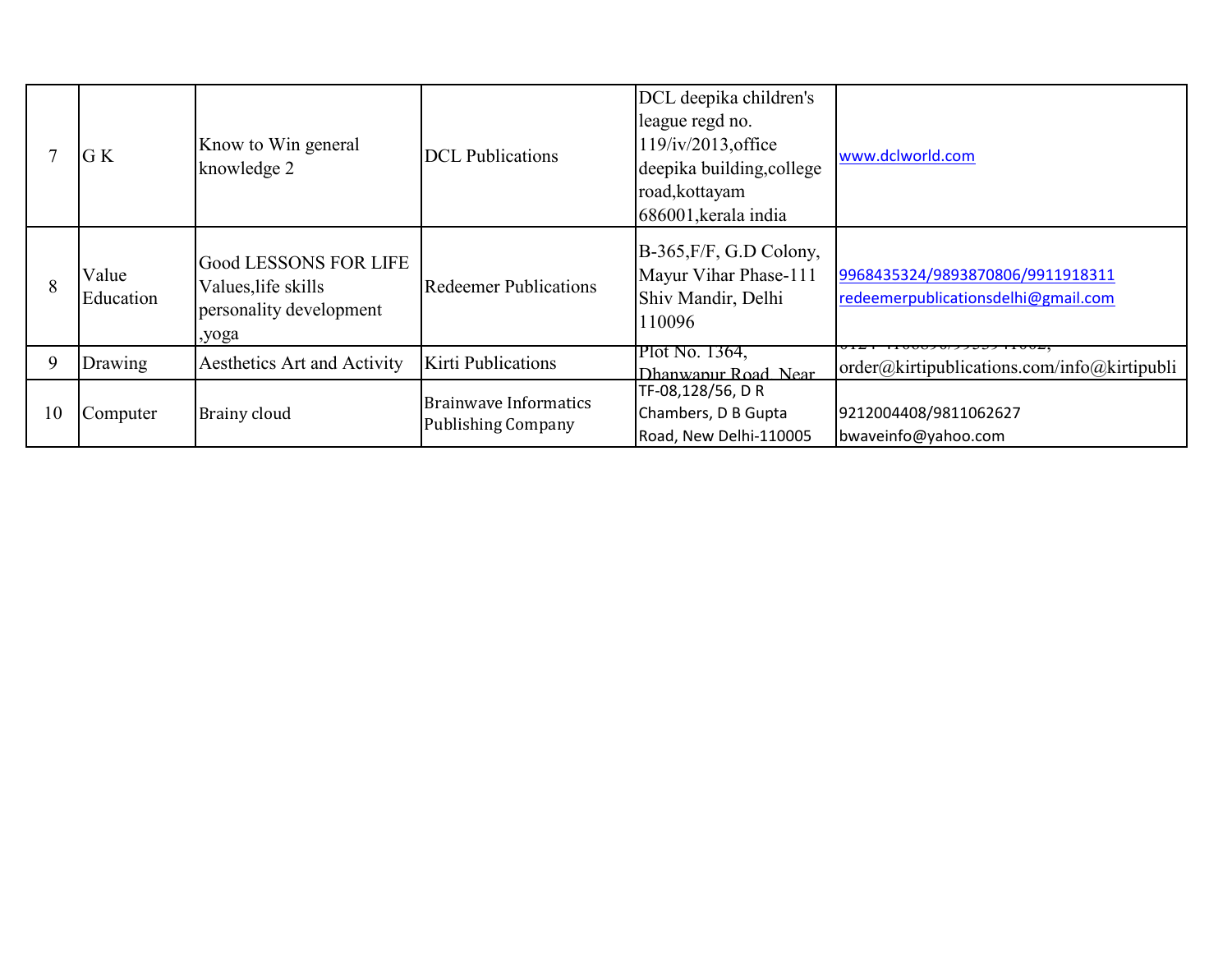|                |                      |                                                                                 | <b>BOOK LIST 2022-2023</b>            |                                                                                                                                         |                                                                                                                                                                               |
|----------------|----------------------|---------------------------------------------------------------------------------|---------------------------------------|-----------------------------------------------------------------------------------------------------------------------------------------|-------------------------------------------------------------------------------------------------------------------------------------------------------------------------------|
|                |                      |                                                                                 | <b>CLASS-III</b>                      |                                                                                                                                         |                                                                                                                                                                               |
|                | <b>S.NO. SUBJECT</b> | <b>NAME OF THE BOOK</b>                                                         | <b>PUBLISHER'S</b><br><b>NAME</b>     | <b>PUBLISHER'S</b><br><b>ADDRESS</b>                                                                                                    | <b>CONTACT DETAILS</b>                                                                                                                                                        |
| 1              | English              | Rain drops 3-An integrated<br>skills based course in<br>English as per NEP 2020 | Ratna Sagar                           | Ratna sagar pvt. Ltd.virat<br>bhavan, commercial<br>complex, mukherjee<br>nagar, delhi 110009                                           | 011-47038000 email-rsagar@ratna<br>sagar.com/ratnasagar.co.in                                                                                                                 |
| $\overline{2}$ | English<br>Grammar   | <b>Educandle Grammatics-3</b>                                                   | <b>FRIENDS</b><br><b>PUBLICATIONS</b> | 56, Sec -16B, Avas vikas<br>colony, Bodla-kailash<br>puri road, near padam<br>plaza ,Agra -7(UP)                                        | 8755909948/49,8077499152,730070015<br>9,8077499183,email-<br>sales.office@friendspublication.com,frie<br>nds publicationsvs@gmail.com,website-<br>www.friendspublication .com |
| $\overline{3}$ | Hindi                | Rimjhim III                                                                     | <b>NCERT</b>                          |                                                                                                                                         |                                                                                                                                                                               |
| 4              | Hindi<br>Grammar     | Rachna Prasoon<br>manak Hindi Vyakaran tatha<br>rachna                          | <b>KRISTON</b><br><b>PUBLICATIONS</b> | Delhi<br>N2/204, Paras Irene, Sec-<br>70A, Gurgaon 122103<br><b>UP</b><br>Regd Office 51, Ram<br>Mohan Vihar, Dayal<br>Bagh Agra 282005 | (0562)4304842, 7417040670<br>Email- info@kristonpublications.com<br>Website-WWW.kristonpublications.com                                                                       |
| 5              | Maths                | Junior Maths 3                                                                  | Bharati bhawan                        | 4271/3 Ansari road<br>daryaganj, new,<br>delhi110002, A-61B/2<br>Sector 63 noida 201307                                                 | 23286557/4757400                                                                                                                                                              |
| 6              | <b>EVS</b>           | <b>NCERT</b>                                                                    |                                       |                                                                                                                                         |                                                                                                                                                                               |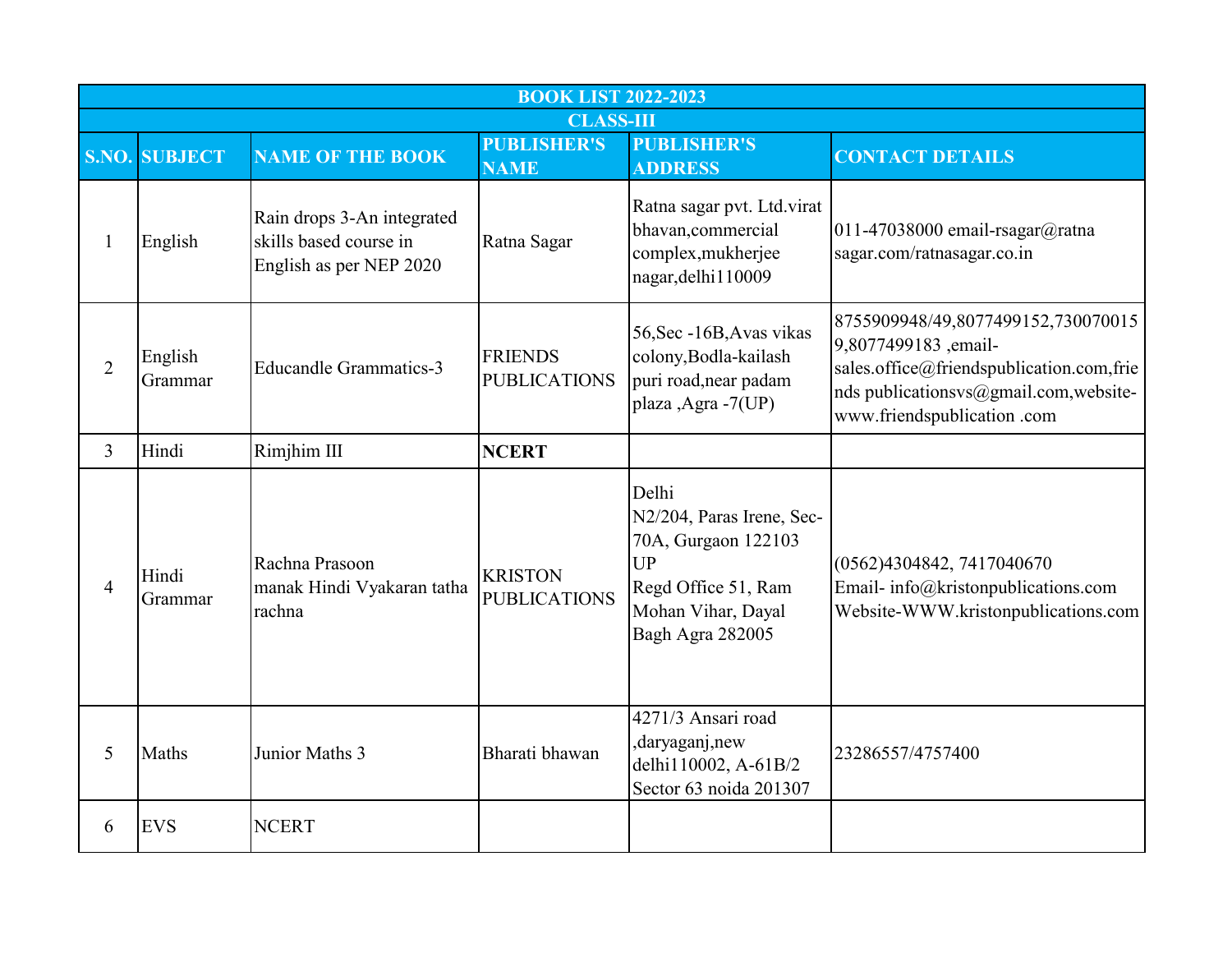|    | G K                | Know to Win general<br>knowledge 3 | <b>DCL</b> Publications                                  | DCL deepika children's<br>league regd no.<br>$119$ /iv/2013, office                             | www.dclworld.com                                                                       |
|----|--------------------|------------------------------------|----------------------------------------------------------|-------------------------------------------------------------------------------------------------|----------------------------------------------------------------------------------------|
| 8  | Value<br>Education | <b>Bright Hearts 3</b>             | Bharati bhawan                                           | 4271/3 Ansari road<br>,daryaganj,new<br>delhi110002, A-61B/2<br>Sector 63 noida 201307          | 23286557/4757400                                                                       |
| 9  | Drawing            | Aesthetics Art and Activity        | Kirti Publications                                       | Plot No. 1364,<br>Dhanwapur Road, Near<br>Sector-4,5<br>Chowk, Lxman Vihar,<br>Phase-I, Gurgaon | 0124-4106890/9953941002,<br>order@kirtipublications.com/info@kirti<br>publications.com |
| 10 | Computer           | Brainy cloud                       | <b>Brainwave</b><br>Informatics<br>Publishing<br>Company | TF-08,128/56, DR<br>Chambers, D B Gupta<br>Road, New Delhi-110005                               | 9212004408/9811062627<br>bwaveinfo@yahoo.com                                           |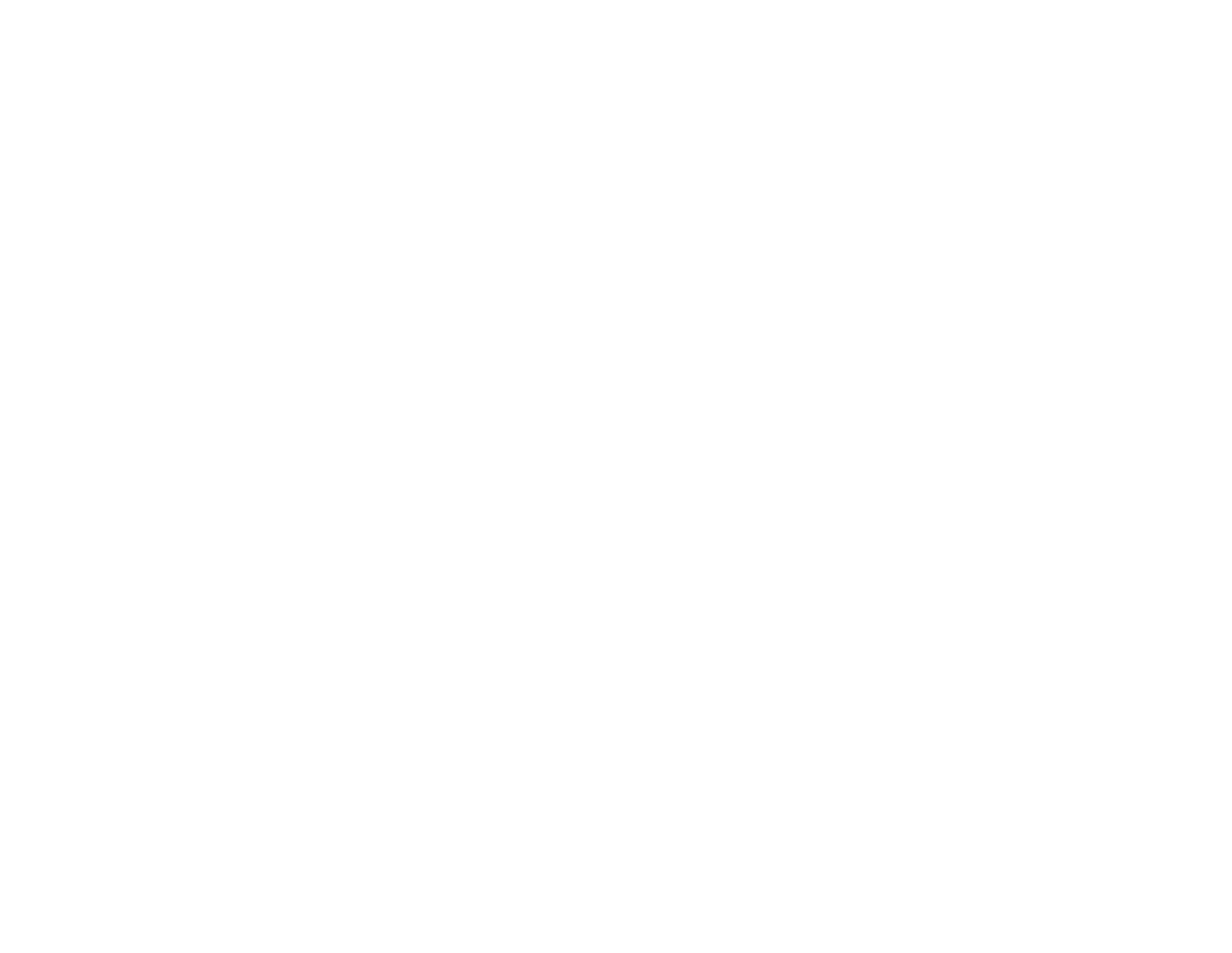|                | <b>BOOK LIST 2022-2023</b> |                                                                                    |                                       |                                                                                                                                         |                                                                                                                                                                               |  |  |
|----------------|----------------------------|------------------------------------------------------------------------------------|---------------------------------------|-----------------------------------------------------------------------------------------------------------------------------------------|-------------------------------------------------------------------------------------------------------------------------------------------------------------------------------|--|--|
|                | <b>CLASS-IV</b>            |                                                                                    |                                       |                                                                                                                                         |                                                                                                                                                                               |  |  |
|                | <b>S.NO. SUBJECT</b>       | <b>NAME OF THE</b><br><b>BOOK</b>                                                  | <b>PUBLISHER'S</b><br><b>NAME</b>     | <b>PUBLISHER'S</b><br><b>ADDRESS</b>                                                                                                    | <b>CONTACT DETAILS</b>                                                                                                                                                        |  |  |
|                | English                    | Rain drops 4-An<br>integrated skills based<br>course in English as<br>per NEP 2020 | Ratna Sagar                           | Ratna sagar pvt. Ltd.virat<br>bhavan, commercial<br>complex, mukherjee<br>nagar, delhi 110009                                           | 011-47038000 email-rsagar@ratna<br>sagar.com/ratnasagar.co.in                                                                                                                 |  |  |
| $\overline{2}$ | English<br>Grammar         | Educandle<br>Grammatics-4                                                          | <b>FRIENDS</b><br><b>PUBLICATIONS</b> | 56, Sec -16B, Avas vikas<br>colony, Bodla-kailash puri<br>road, near padam plaza<br>,Agra $-7(UP)$                                      | 8755909948/49,8077499152,7300700159,<br>8077499183, email-<br>sales.office@friendspublication.com,<br>friends publicationsvs@gmail.com,<br>website-www.friendspublication.com |  |  |
| 3              | Hindi                      | Rimjhim IV                                                                         | <b>NCERT</b>                          |                                                                                                                                         |                                                                                                                                                                               |  |  |
| $\overline{4}$ | Hindi<br>Grammar           | Rachna Prasoon<br>manak Hindi Vyakaran<br>tatha rachna                             | <b>KRISTON</b><br><b>PUBLICATIONS</b> | Delhi<br>N2/204, Paras Irene, Sec-<br>70A, Gurgaon 122103<br><b>UP</b><br>Regd Office 51, Ram<br>Mohan Vihar, Dayal Bagh<br>Agra 282005 | (0562)4304842, 7417040670<br>Email- info@kristonpublications.com<br>Website-WWW.kristonpublications.com                                                                       |  |  |
| 5              | Maths                      | Junior Maths IV                                                                    | Bharati bhawan                        | 4271/3 Ansari road<br>,daryaganj,new<br>delhi110002, A-61B/2<br>Sector 63 noida 201307                                                  | 23286557/4757400                                                                                                                                                              |  |  |
| 6              | <b>EVS</b>                 | <b>NCERT</b>                                                                       |                                       |                                                                                                                                         |                                                                                                                                                                               |  |  |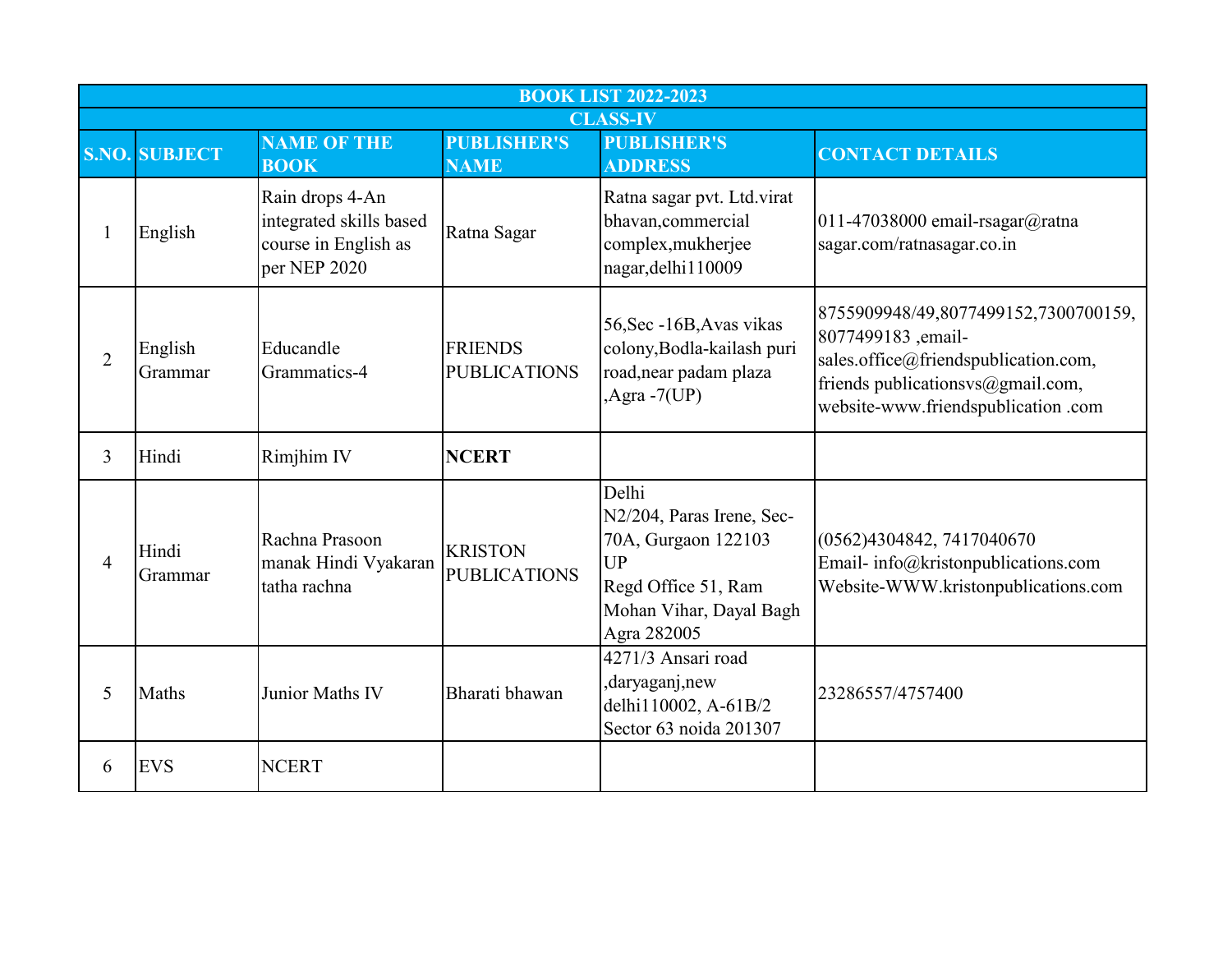|    | G K                | Know to Win general<br>knowledge IV | <b>DCL</b> Publications                                      | DCL deepika children's<br>league regd no.<br>119/iv/2013, office deepika<br>building, college<br>road, kottayam<br>686001, kerala india | www.dclworld.com                                                                       |
|----|--------------------|-------------------------------------|--------------------------------------------------------------|-----------------------------------------------------------------------------------------------------------------------------------------|----------------------------------------------------------------------------------------|
| 8  | Value<br>Education | <b>Bright Hearts IV</b>             | Bharati bhawan                                               | 4271/3 Ansari road<br>,daryaganj,new<br>delhi110002, A-61B/2<br>Sector 63 noida 201307                                                  | 23286557/4757400                                                                       |
| 9  | Drawing            | Aesthetics Art and<br>Activity      | Kirti Publications                                           | Plot No. 1364, Dhanwapur<br>Road, Near Sector-4,5<br>Chowk, Lxman Vihar,<br>Phase-I, Gurgaon                                            | 0124-4106890/9953941002,<br>order@kirtipublications.com/info@kirtipu<br>blications.com |
| 10 | Computer           | Brainy cloud                        | <b>Brainwave</b><br>Informatics<br>Publishing Company 110005 | TF-08,128/56, D R Chambers,<br>D B Gupta Road, New Delhi-                                                                               | 9212004408/9811062627<br>bwaveinfo@yahoo.com                                           |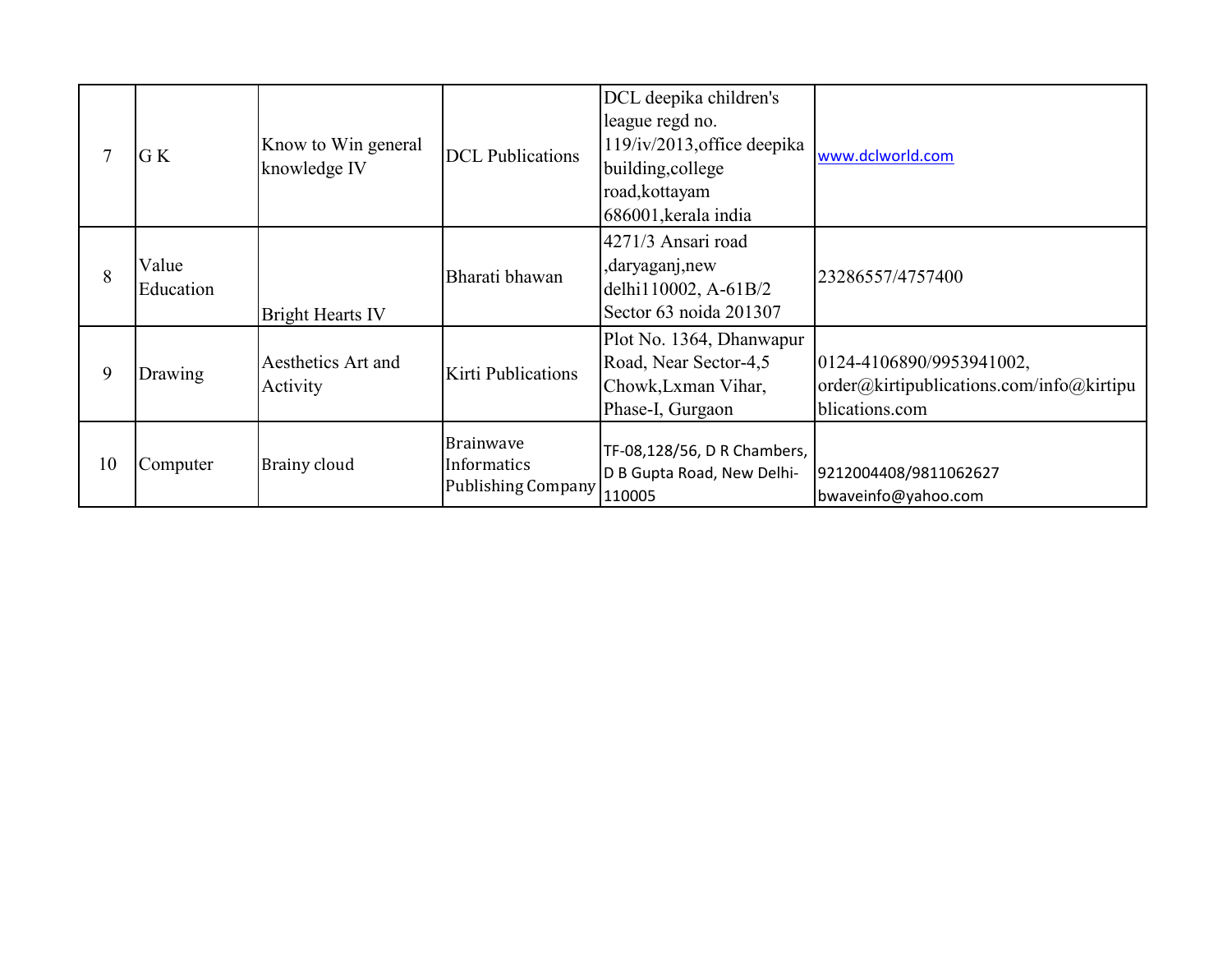|                | <b>BOOK LIST 2022-2023</b> |                                                                                           |                                       |                                                                                                                                         |                                                                                                                                                                               |  |  |
|----------------|----------------------------|-------------------------------------------------------------------------------------------|---------------------------------------|-----------------------------------------------------------------------------------------------------------------------------------------|-------------------------------------------------------------------------------------------------------------------------------------------------------------------------------|--|--|
|                |                            |                                                                                           |                                       | <b>CLASS-V</b>                                                                                                                          |                                                                                                                                                                               |  |  |
|                | <b>S.NO. SUBJECT</b>       | <b>NAME OF THE BOOK</b>                                                                   | <b>PUBLISHER'S</b><br><b>NAME</b>     | <b>PUBLISHER'S</b><br><b>ADDRESS</b>                                                                                                    | <b>CONTACT DETAILS</b>                                                                                                                                                        |  |  |
| 1              | English                    | Rain drops 5-An<br>integrated skills based<br>course in English as per<br><b>NEP 2020</b> | Ratna Sagar                           | Ratna sagar pvt. Ltd.virat<br>bhavan, commercial<br>complex, mukherjee<br>nagar, delhi 110009                                           | 011-47038000 email-rsagar@ratna<br>sagar.com/ratnasagar.co.in                                                                                                                 |  |  |
| 2              | English<br>Grammar         | <b>Educandle Grammatics-5</b>                                                             | <b>FRIENDS</b><br><b>PUBLICATIONS</b> | 56, Sec -16B, Avas vikas<br>colony, Bodla-kailash puri<br>road, near padam plaza<br>$, Agra - 7(UP)$                                    | 8755909948/49,8077499152,7300700159,80<br>77499183, email-<br>sales.office@friendspublication.com,<br>friends publicationsvs@gmail.com,<br>website-www.friendspublication.com |  |  |
| 3              | Hindi                      | Rimjhim V                                                                                 | <b>NCERT</b>                          |                                                                                                                                         |                                                                                                                                                                               |  |  |
| $\overline{4}$ | Hindi<br>Grammar           | Rachna Prasoon<br>manak Hindi Vyakaran<br>tatha rachna                                    | <b>KRISTON</b><br><b>PUBLICATIONS</b> | Delhi<br>N2/204, Paras Irene, Sec-<br>70A, Gurgaon 122103<br><b>UP</b><br>Regd Office 51, Ram<br>Mohan Vihar, Dayal<br>Bagh Agra 282005 | (0562)4304842, 7417040670<br>Email-info@kristonpublications.com<br>Website-WWW.kristonpublications.com                                                                        |  |  |
| 5              | Maths                      | Junior Maths V                                                                            | Bharati bhawan                        | 4271/3 Ansari road<br>,daryaganj,new<br>delhi110002, A-61B/2                                                                            | 23286557/4757400                                                                                                                                                              |  |  |
| 6              | <b>EVS</b>                 | <b>NCERT</b>                                                                              |                                       |                                                                                                                                         |                                                                                                                                                                               |  |  |